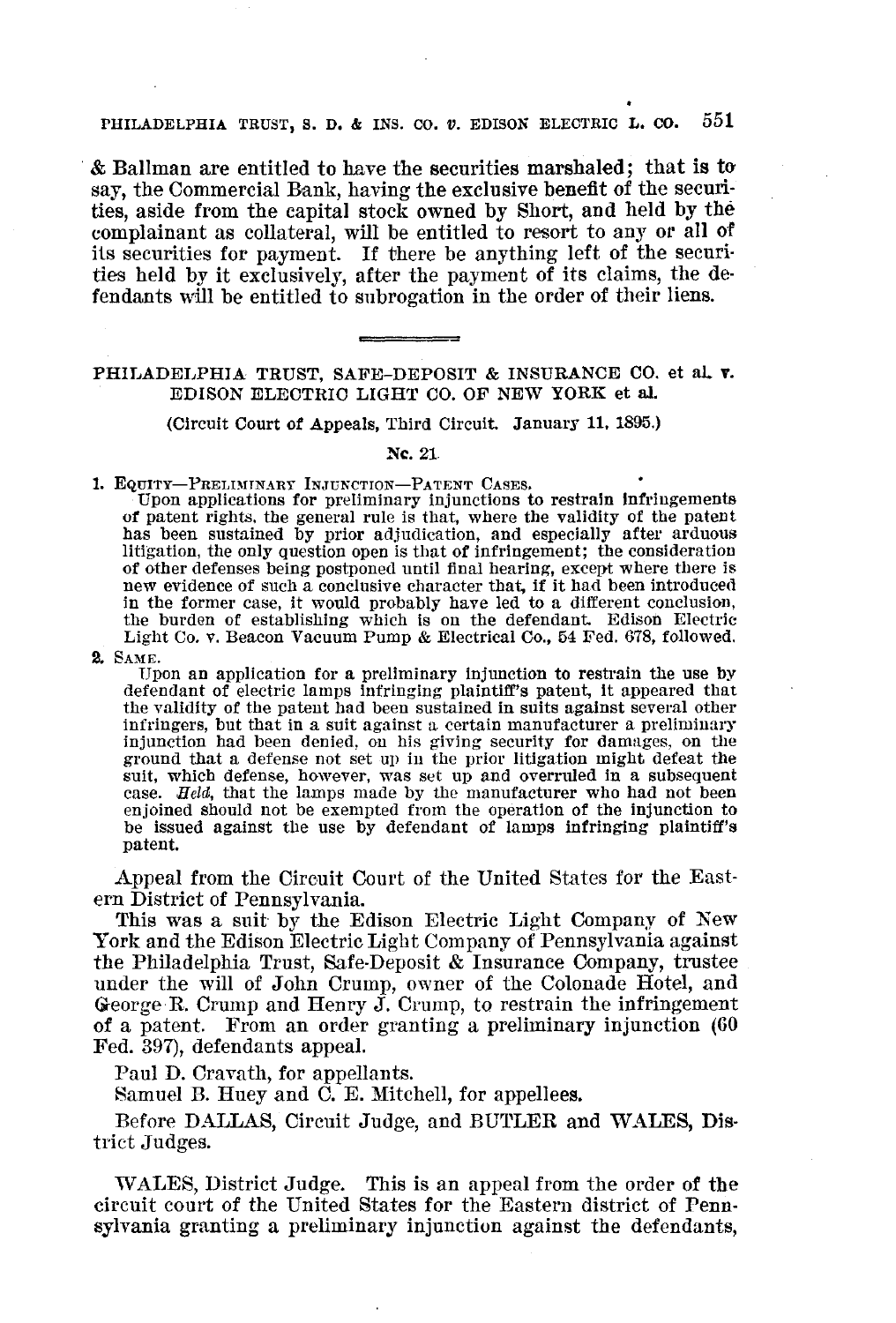and enjoining them from using certain electric lamps, which are alleged to infringe the second claim of letters patent No. 223,898, dated January 27, 1880, issued to Thomas A. Edison, and generally known as the "Edison Filament Patent." The second claim reads as follows:

"The combination of carbon filaments with a receiver made entirely of glass, and conductors passing through the glass, from which receiver the air is exhausted, for the purposes set forth."

The validity of the patent had already been sustained in the circuit courts of the United States in other districts. Edison Electric Light Co. v. United States Electric Lighting Co., 47 Fed. 454; affirmed by the United States circuit court of appeals for the Second circuit, 3 C. C. A. 83, 52 Fed. 300; Edison Electric Light Co. v. Sawyer-Man Electric Co., 3 C. C. A. 605, 53 Fed. 592; Edison Electric Light Co. v. Beacon Vacuum Pump & Electrical Co., 54 Fed. 678. In the present suit the validity of the patent was not directly assailed. It was admit· ted that the lamps used by the defendants infringed the second claim, and that the complainants were entitled to the injunction, provided that certain lamps should be exempted from the operation of the writ, namely, the lamps which were manufactured by the Columbia Incandescent Lamp Company, of Missouri. The ground on which tbis exemption was demanded was that in the suit of the Edison Electric Light Co. v. Columbia Incandescent Lamp Co. (in the United States circuit court for the Eastern district of Missouri) 56 Fed. 496, a motion for a preliminary injunction had been refused, for the reason that the court entertained a doubt of the novelty of the Edison invention, notwithstanding the prior adjudications in its The defense in that case was that Henry Goebel had, long before the date of the Edison patent, made an incandescent lamp, different in form, but in all essential features the same as that now in general use; and it was on the strength of this claim, which the court said was supported by "a fair preponderance of testimony," that the motion was denied, on the defendants giving a bond in  $20$ . 000, with approved surety, conditioned for the payment of such sum, if any, which might be decreed against them on final hearing. The same identical defense had been made before in the suit by the same complainants against Beacon Vacuum Pump & Electrical Co., supra, and, after a protracted trial and investigation, had been discredited and overruled. The Goebel defense was also set up in the subsequent case of Edison Electric Light Co. v. Electric Manuf'g Co., 57 Fed. 616, and was again overruled, and the decree in that case has been in all respects affirmed by the United States circuit court of appeals for the Seventh circuit. Electric Manuf'g Co. v. Edison Electric Light Co., 10 C. C. A.106, 61 Fed. 834.

In the proceedings now under review, no evidence relative to the Goebel claim of anticipation was submitted to the court; consequently we have nothing to do with the merits of that defense here. We cannot, however, fail to observe that such a defense comes at a late day, after the patent had been repeatedly sustained by the courts, and when its term is about expiring, and should therefore be received with the utmost caution. Our present inquiry is to ascertain the rule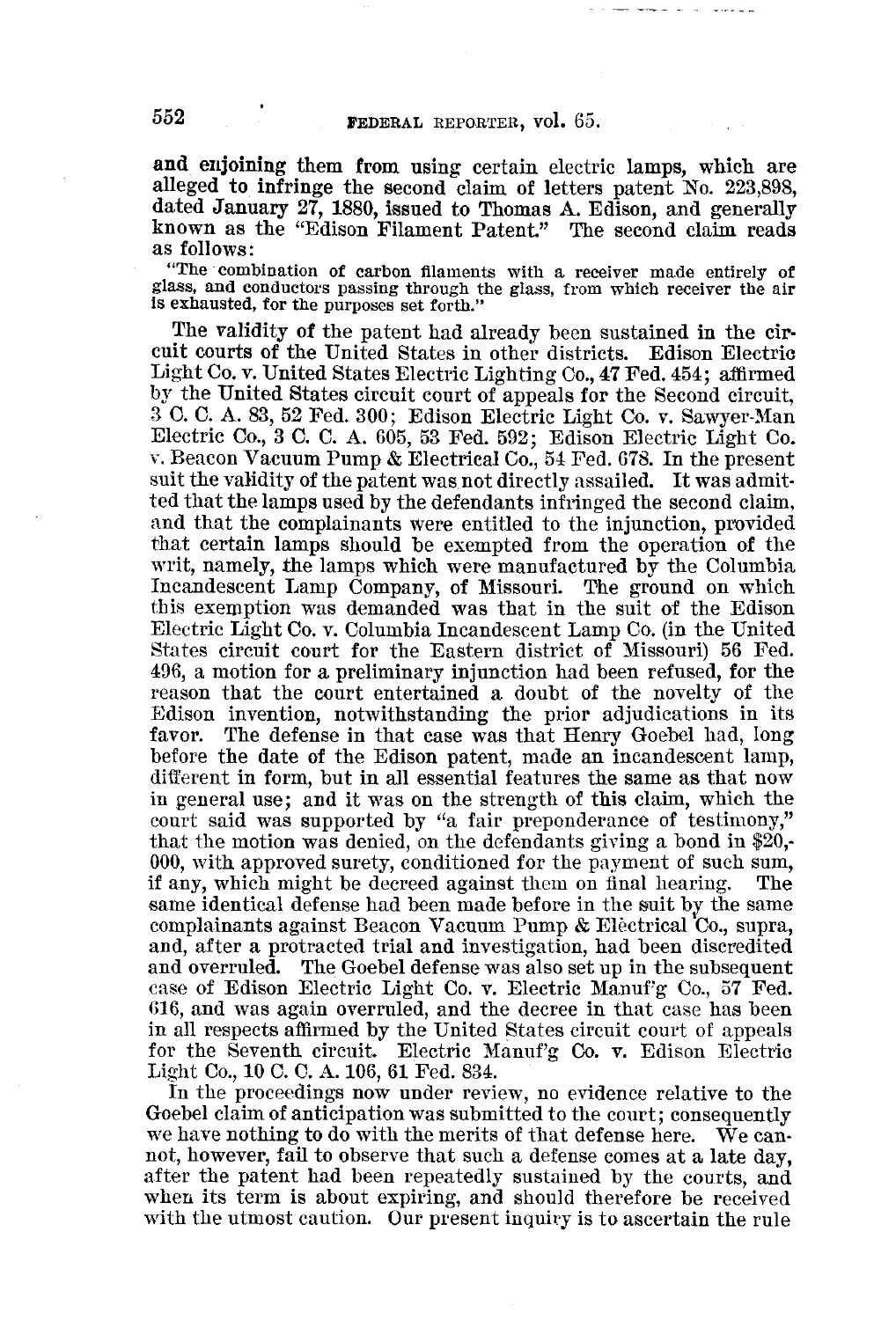of practice which has been generally followed in disposing of motions for preliminary injunctions against persons who are charged with the infringements of patents. In the Missouri case the court held that "complainants must show a clear right in support of a preliminary writ, and a defense which puts a case in doubt is sufficient to defeat the application." That is the rule which governs all applica· tions where the patent has not undergone prior judicial investiga· tion and been sustained; but in cases similar to the one before us "the general rule is that where the validity of the patent has been sustained by prior adjudication, and especially after a long, arduous, and expensive litigation, the only question open, on motion for a preliminary injunction, in a subsequent suit against another defend· ant, is the question of infringement, the consideration of the other defenses being postponed until final hearing.  $* * * *$  The only defenses being postponed until final hearing. exception to this general rule seems to be where the new evidence is of such a conclusive character that if it had been introduced in the former case it would probably have led to a different conclusion. The burden is on the defendant to establish this, and every reason· able doubt must be resolved against him." Edison Electric Light Co. v. Beacon Vacuum Pump & Electrical Co., supra. This rule, with its exception, was followed in Edison Electric Light Co. v. Electric Manuf'g Co., supra. In Barbed-Wire Patent, 143 U. S. 275, 12 Sup. Ct. 443, 450, the supreme court, in dealing with unpatented devices, claimed to be complete anticipations of the patent in suit, the existence and use of which were proved only by oral testimony, used the following language:

"In view *ot* the unsatisfactory character of such testimony, arising from the forgetfulness *ot* witnesses, their liability to mistakes, their proneness to recollect things as the party calling them would have them recollect them, aside from the temptation to actual perjury, courts have not only imposed upon defendants the burden of proving such devices, but have required that the proof shall be clear, satisfactory, and beyond <sup>a</sup> reasonable doubt."

A fortiori should such proof be exacted from infringers who at· tack a patent which has passed successfully through several previous contests. In the Missouri case, the court, in declining to recognize as of binding authority the prior decision of the circuit court of ap· peals for the Second circuit, said:

"No doubt is entertained as to the conclusive effect of that decree, here and was not a party to that litigation, the court would not, on a preliminary motion, consider any matter which passed to judgment in that suit. But the Goebel defense was not made in that suit, and therefore the case has not the authority on this motion which has been ascribed to it."

It may be justly inferred from this statement that, if the subsequent decision of the circuit court of appeals for the Seventh circuit, which rejected the Goebel claim of anticipation, had been rendered at the time when the application for a preliminary injunction against the Columbia Incandescent Lamp Company was made, the writ would have been granted without controversy.

This conclusion would seem to be sufficient to dispose of the present appeal, but the appellants have urged some objections against the order appealed from which may be briefly noticed. One of these